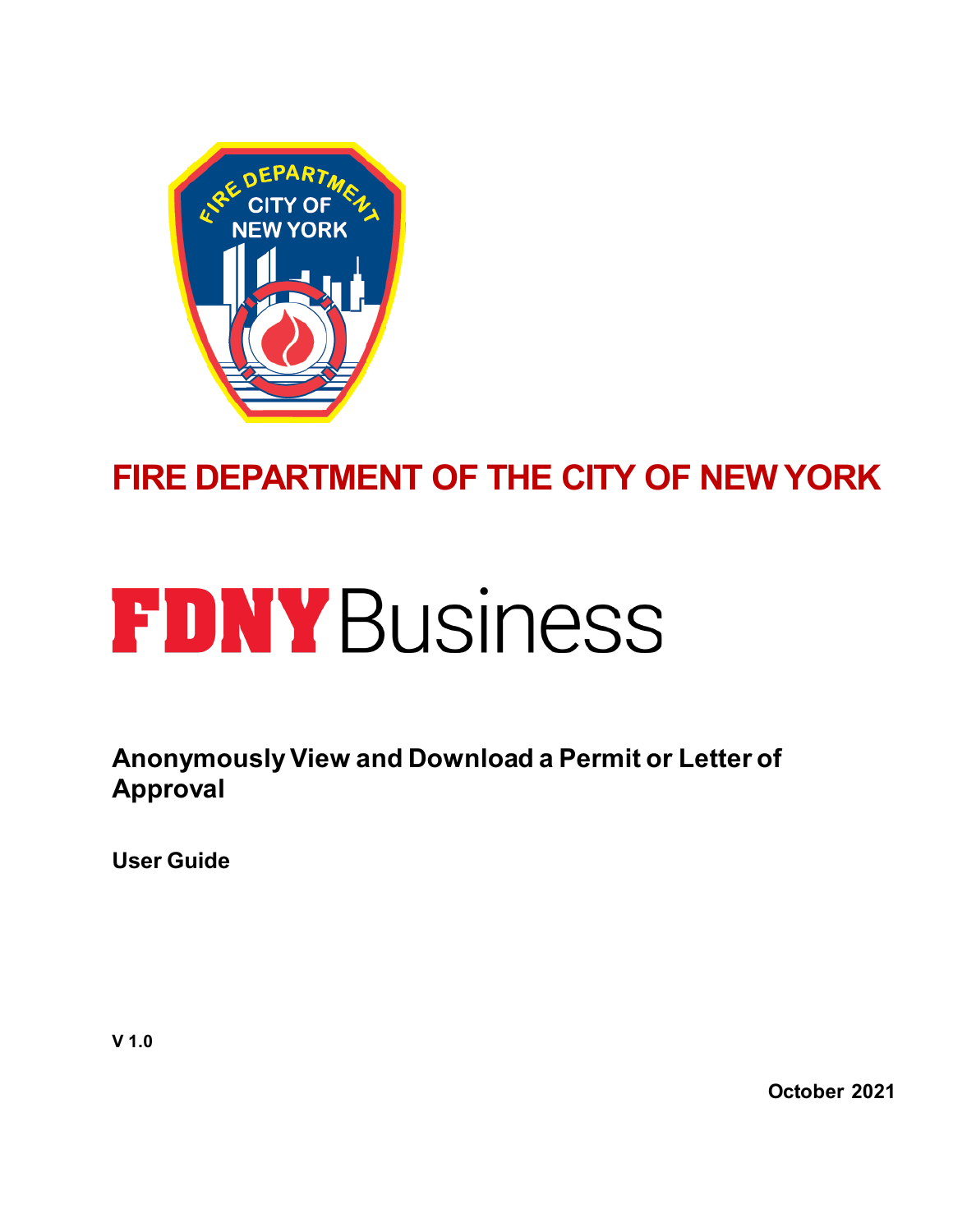# **CONTENTS**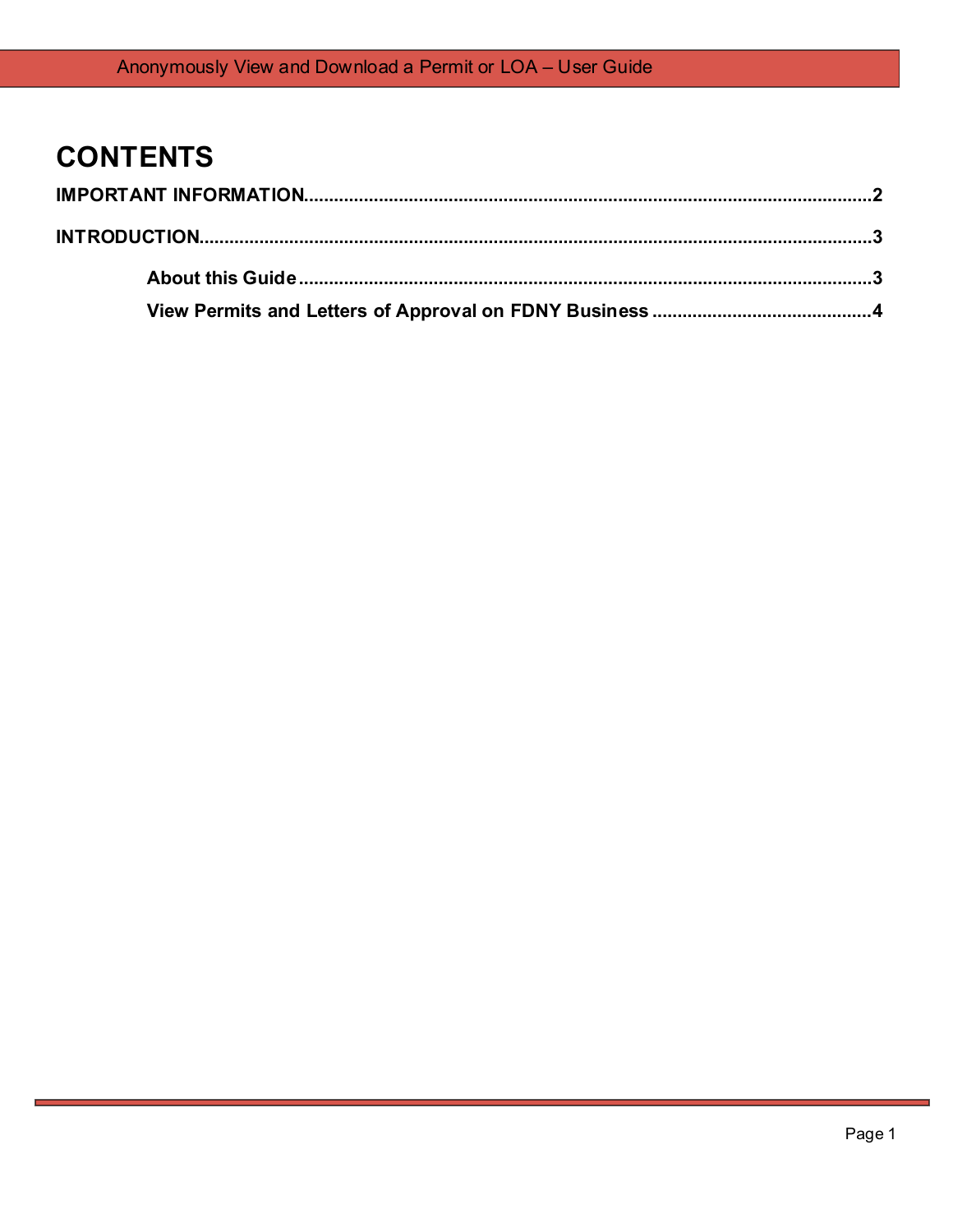# <span id="page-2-0"></span>**IMPORTANT INFORMATION**

This guide is made available by the Fire Department City of New York (FDNY) as a courtesy to the public. It does not represent all the filing requirements for any given FDNY application. Though every effort is made to continuously update this guide, it in no way supersedes, or otherwise substitutes for the legal or procedural requirements of the New York City Fire Code, Building Code, Zoning Resolution or any other applicable rules, regulations or policies.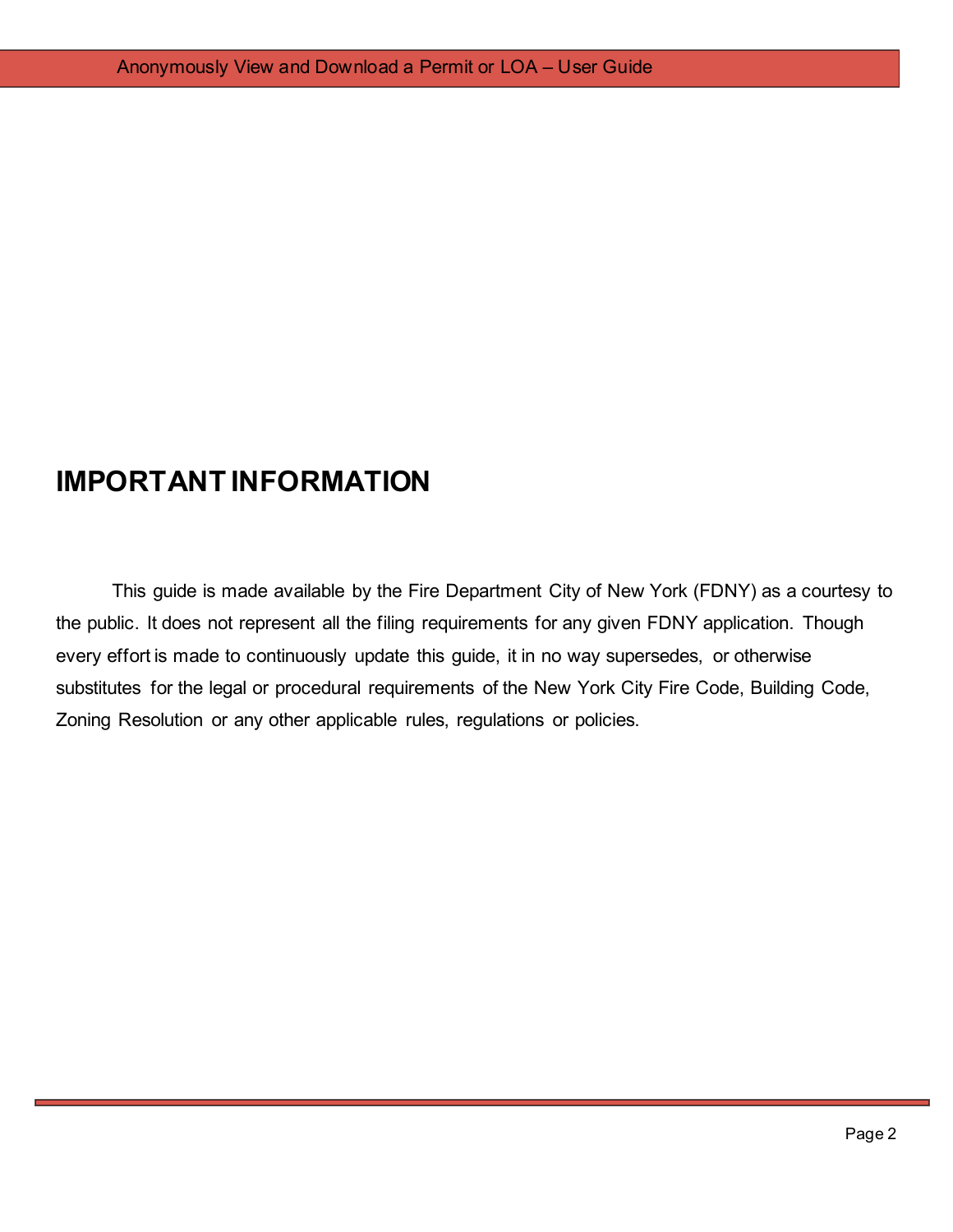# <span id="page-3-0"></span>**INTRODUCTION**

## <span id="page-3-1"></span>**About this Guide**

The *Anonymously View and Download a Permit and Letter of Approval* (LOA) User Guide is designed to assist users with the steps needed to view a Permit or LOA on FDNY Business.

Numbers in the images will assist you in following the instructions. For example,  $\Box$  indicates your first action,  $\overline{2}$  indicates your second action, etc.

Permits and LOAs **will no longer** be provided onsite or via USPS mail. These documents will now be issued via email to the Permit/LOA Contact in your FDNY Business Account. They can also be viewed and downloaded Anonymously without needing to log into FDNY Business.

Viewing a Permit or LOA can be done from any computer with an Internet connection.

For additional assistance, dial 311 and ask for FDNY Business Support or send an email to FDNY.BusinessSupport@FDNY.nyc.gov.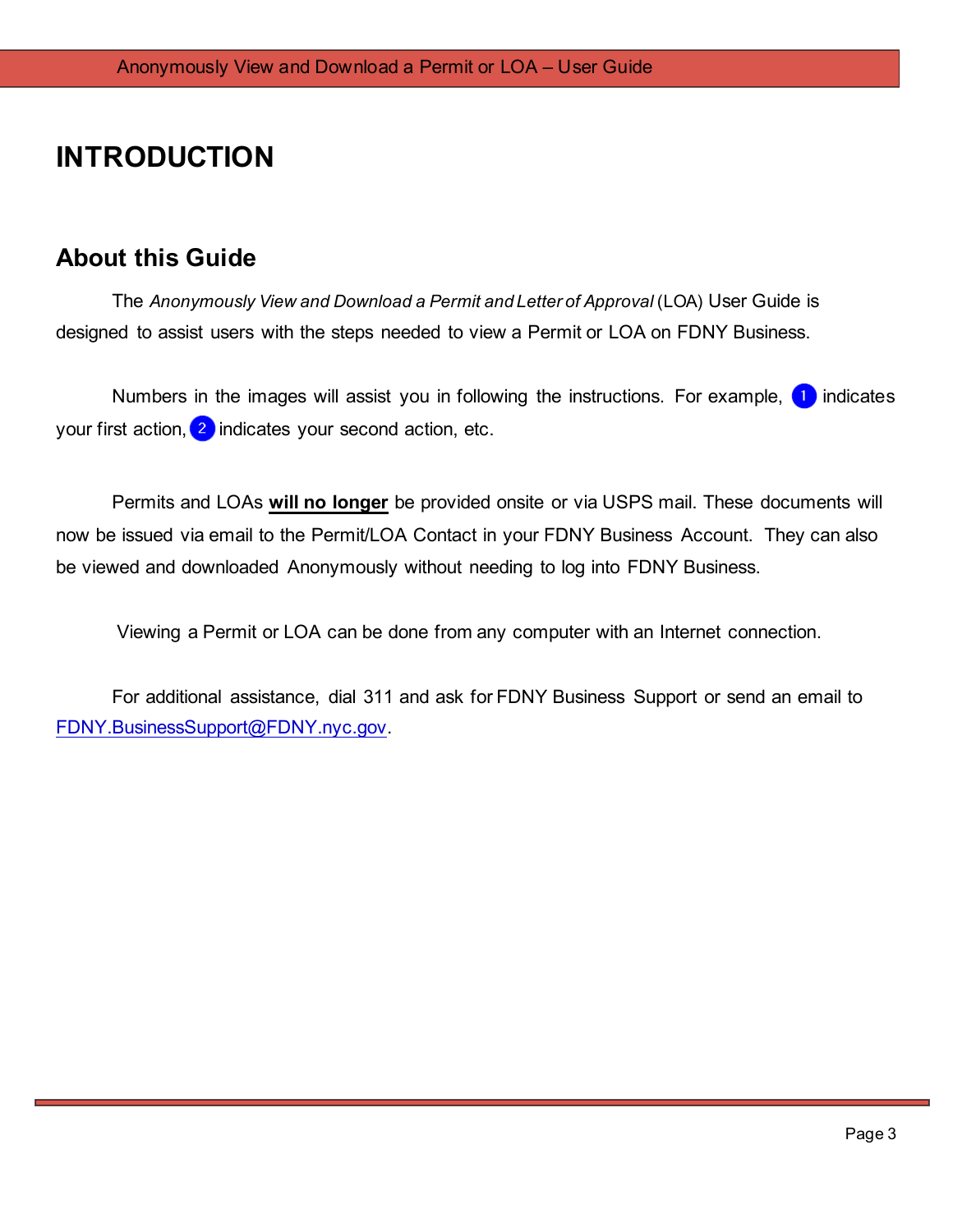## <span id="page-4-0"></span>**View Permits and Letters of Approval on FDNY Business**

A **Permit** or **Letter of Approval (LOA) can** be issued after the following conditions are met:

- An Inspection has been conducted and approved
	- o Violations, Summonses or Notice of Defects must be corrected
- There is no outstanding balance on your account

If you need instructions on how to make a payment via FDNY Business, please see the **Online [Payments and Refunds](https://www1.nyc.gov/assets/fdny/downloads/pdf/business/online-payments-refund-requests.pdf)** User Guide.

Once the above conditions have been met, your **Permit** or **LOA** will be sent via email to the Permit/LOA Contact on your account.

**Permits** and **LOAs** will be emailed once payment has been received and settled. For **Permits**, this may take up to fourteen (14) days.

**Permits** and **LOAs** can also be viewed online by logging into FDNY Business (if you are the Permit/LOA Contact on an account) or anonymously by following the instructions below.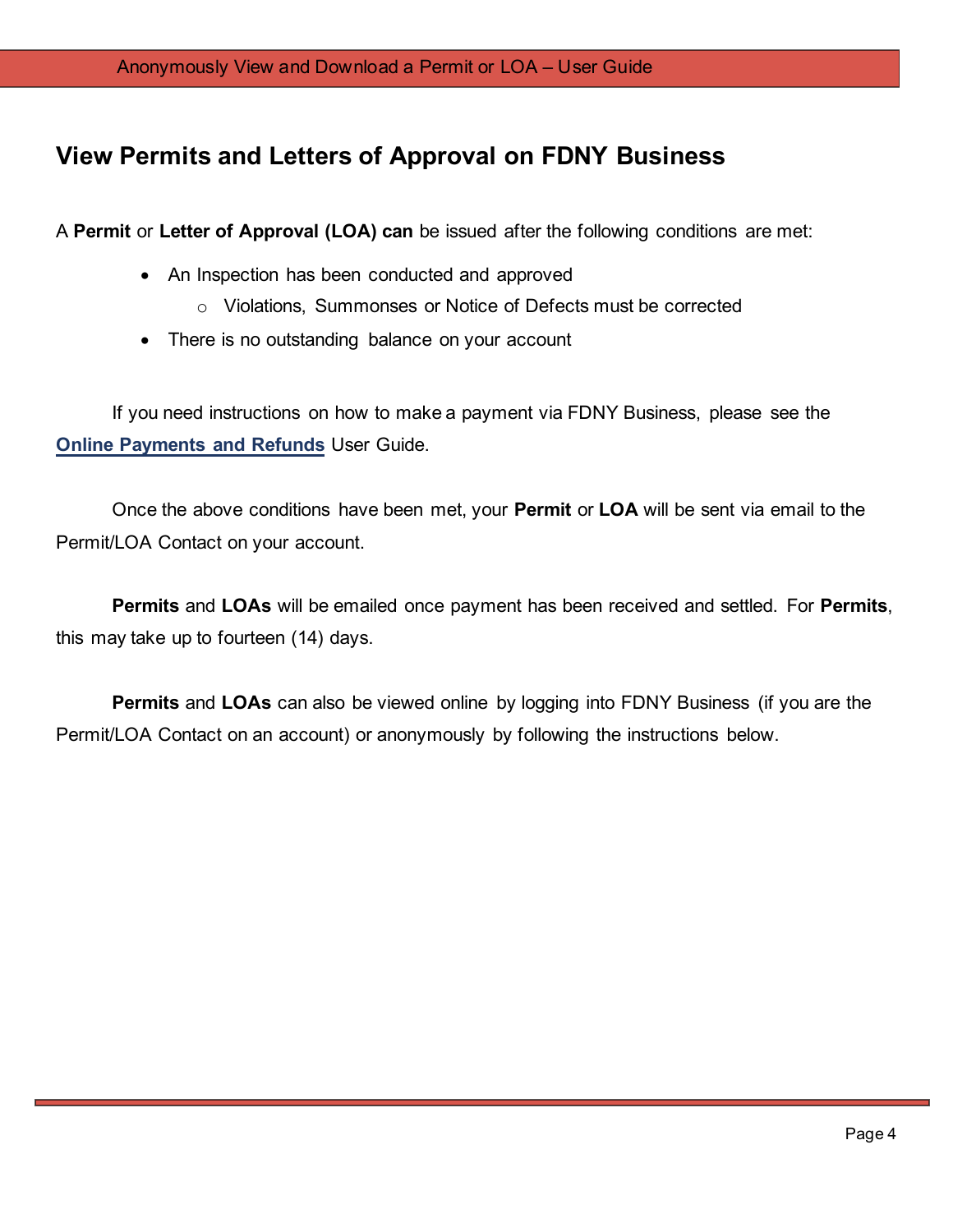### **Step 1: Search for your Account / Record Number**

To begin, from your computer browse to the [FDNY Business Home Page](https://fires.fdnycloud.org/CitizenAccess/Default.aspx) and click on the **Search Application/Requests Link** option below "What would you like to do today?". See Figure 1.

| <b>NYC</b> Business                                                                                             |                                                                                                                                                                                                                                              |
|-----------------------------------------------------------------------------------------------------------------|----------------------------------------------------------------------------------------------------------------------------------------------------------------------------------------------------------------------------------------------|
| <b>FDNY</b> Business                                                                                            |                                                                                                                                                                                                                                              |
| <b>FDNY Dashboard</b>                                                                                           | <b>Return to NYC Business</b>                                                                                                                                                                                                                |
| <b>My Account</b>                                                                                               |                                                                                                                                                                                                                                              |
| Home<br>Payment $\blacktriangledown$<br>What would you like to do today?<br><b>Search Applications/Requests</b> | Announcements Register for an Account Login<br>We are pleased to offer our citizens, businesses, and visitors access to government services online, 24 hours a day, 7 days a week.<br><b>Submit a Certificate of Fitness Renewal Request</b> |

**Figure 1: Search Applications/Request***s*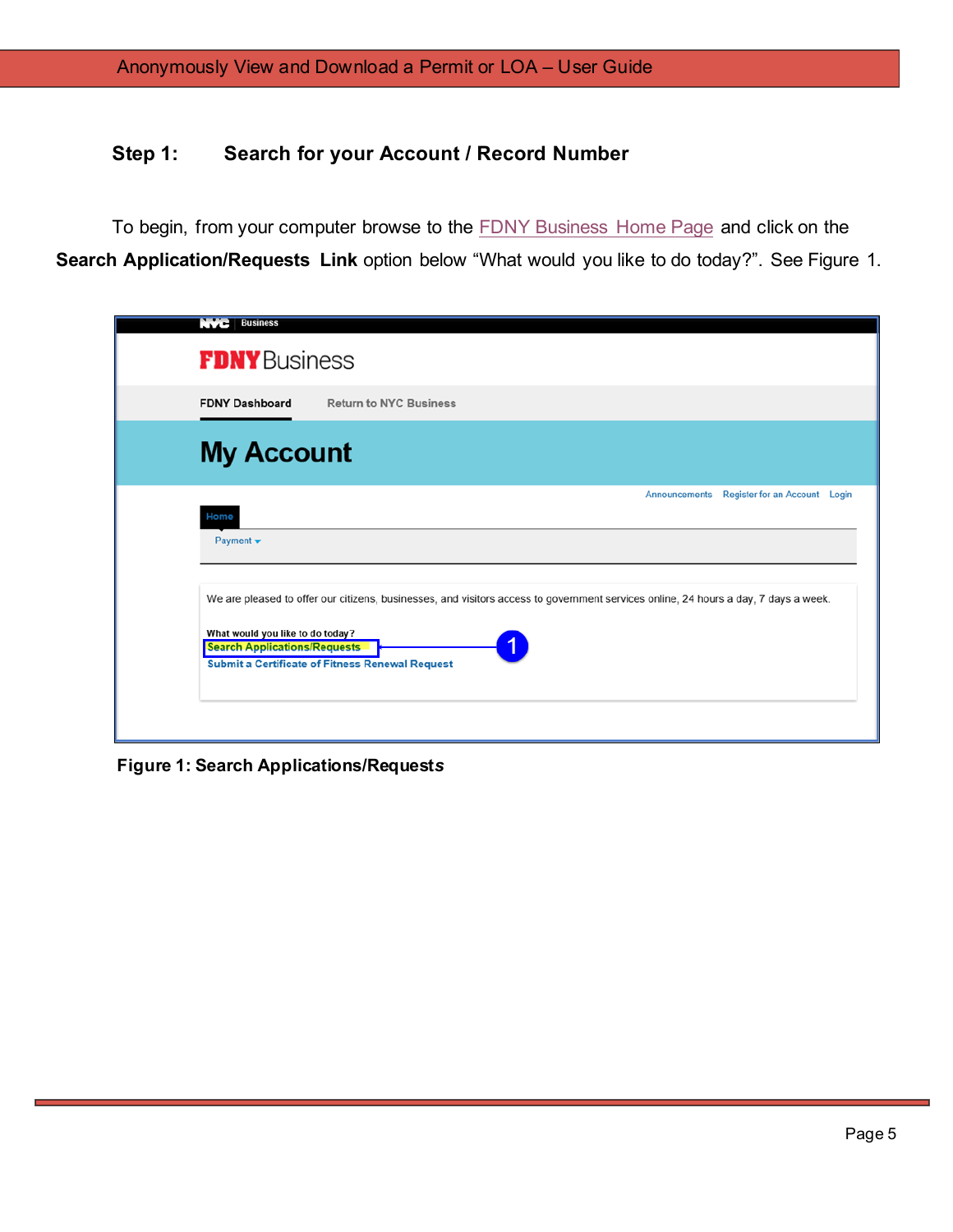#### **Step 2: Enter your Account / Record Number**

On the **General Search** page, enter the Account / Record Number associated with your Permit or Letter of Approval and click the **Search** button as shown in the example below.

| <b>NVC</b> Business             |                               |                                             |  |
|---------------------------------|-------------------------------|---------------------------------------------|--|
| <b>FDNY</b> Business            |                               |                                             |  |
| <b>FDNY Dashboard</b>           | <b>Return to NYC Business</b> |                                             |  |
| <b>My Account</b>               |                               |                                             |  |
| Home                            |                               | Announcements Register for an Account Login |  |
| <b>Search Applications</b>      | <b>Create an Application</b>  |                                             |  |
| <b>General Search</b>           |                               |                                             |  |
| <b>Account / Record Number:</b> |                               |                                             |  |
| Search<br>Clear                 |                               |                                             |  |

**Figure 2: Search for Account / Record Number**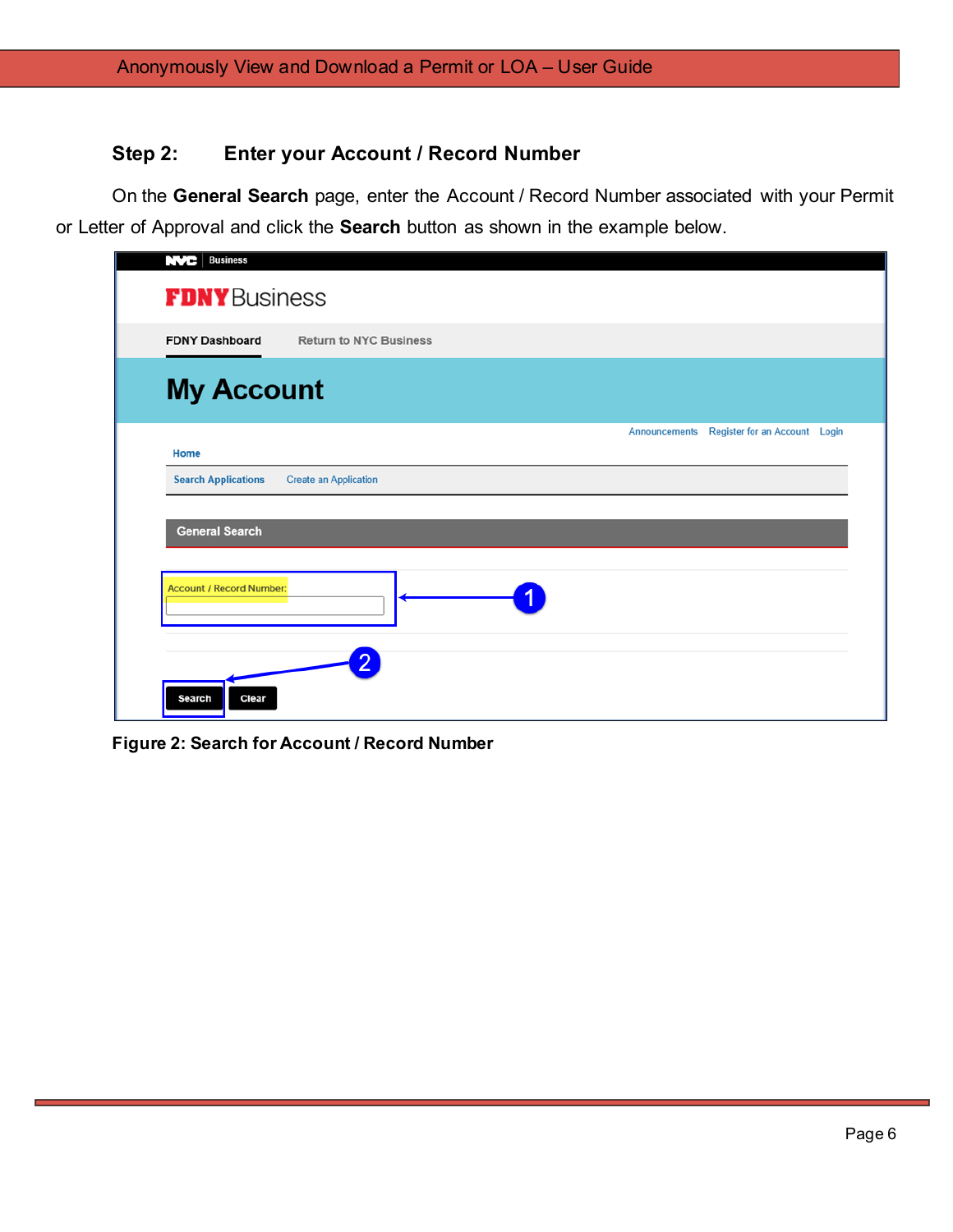#### **Step 3: Locating the Permit or LOA**

When the system locates the Account/Record number, the search result is displayed as shown in Figure 3 below. In this example, a Permit was issued, and the Record Status is "Permit Active."

**NOTE:** If the Account Number is not valid, you will receive a notice stating "Your search returned no results. Please modify your search criteria and try again."

| <b>Lived</b><br><b>Business</b>                                    |                                                                                        |
|--------------------------------------------------------------------|----------------------------------------------------------------------------------------|
| <b>FDNY</b> Business                                               |                                                                                        |
| <b>FDNY Dashboard</b>                                              | <b>Return to NYC Business</b>                                                          |
| <b>My Account</b>                                                  |                                                                                        |
| Home                                                               | Register for an Account Login<br>Announcements                                         |
| <b>Search Applications</b>                                         | <b>Create an Application</b>                                                           |
| Record<br><b>Inspection Record</b><br>Record Status: Permit Active | 1                                                                                      |
| Record Info ▼                                                      | Payments $\blacktriangledown$                                                          |
|                                                                    | To Upload Documents : Please click on "Record Info" and select "Supporting Documents". |

**Figure 3: Search Results**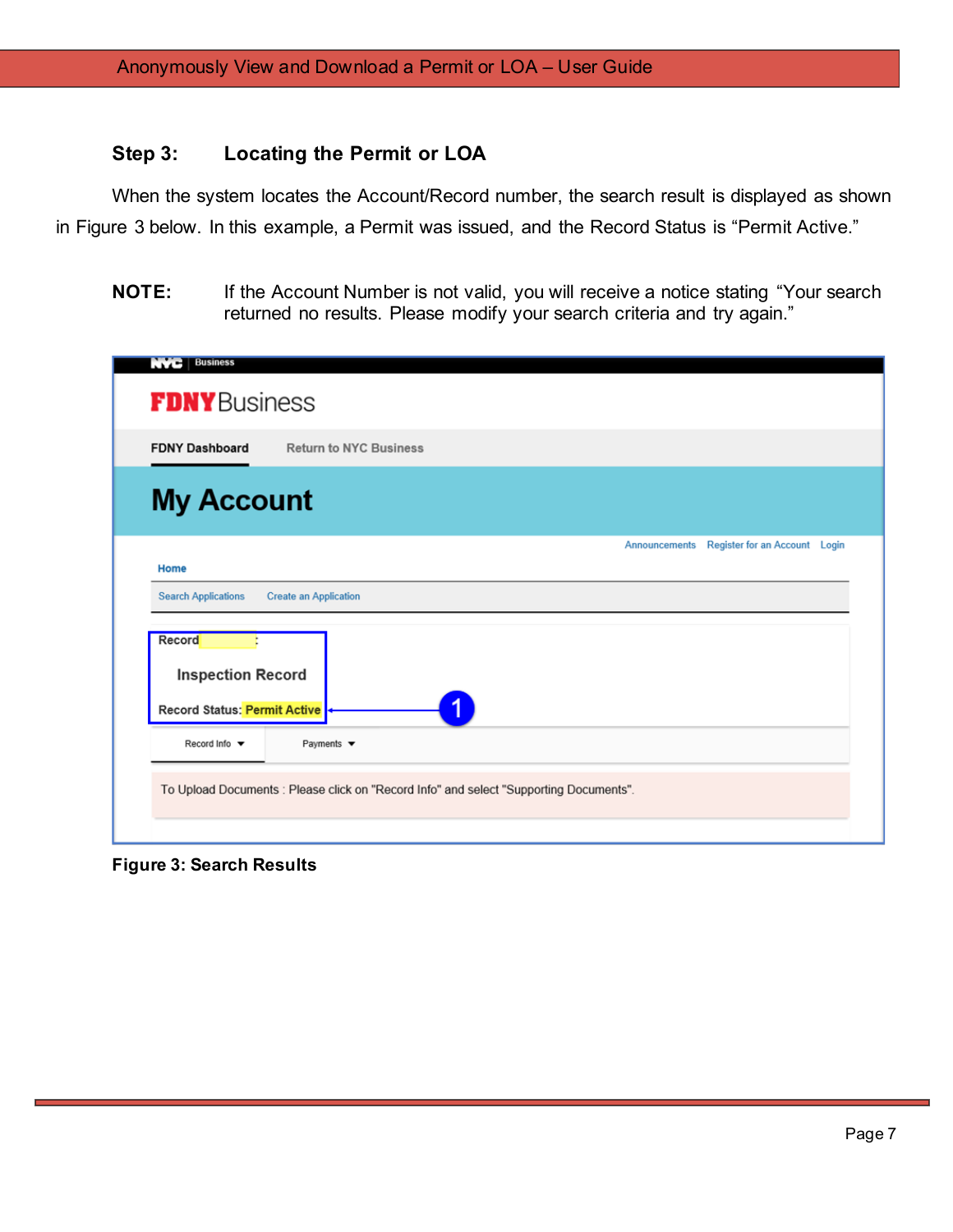#### **Step 4: Select 'Supporting Documents'**

The Permit / LOA can be found under **Supporting Documents**.

Under the **Record Status**, click the **Record Info** dropdown menu, and Select **Supporting Documents** as shown in Figure 4 below.

| <b>Business</b><br>NVC                  |                               |                                                                      |                      |                               |  |
|-----------------------------------------|-------------------------------|----------------------------------------------------------------------|----------------------|-------------------------------|--|
| <b>FDNY</b> Business                    |                               |                                                                      |                      |                               |  |
| <b>FDNY Dashboard</b>                   | <b>Return to NYC Business</b> |                                                                      |                      |                               |  |
| <b>My Account</b>                       |                               |                                                                      |                      |                               |  |
| Home                                    |                               |                                                                      | <b>Announcements</b> | Register for an Account Login |  |
| <b>Search Applications</b>              | <b>Create an Application</b>  |                                                                      |                      |                               |  |
| Record<br>÷<br><b>Inspection Record</b> |                               |                                                                      |                      |                               |  |
| <b>Record Status: Permit Active</b>     |                               |                                                                      |                      |                               |  |
| Record Info ▼                           | Payments $\blacktriangledown$ |                                                                      |                      |                               |  |
| <b>Record Details</b>                   |                               | ts: Please click on "Record Info" and select "Supporting Documents". |                      |                               |  |
| <b>Supporting Documents</b>             |                               |                                                                      |                      |                               |  |

**Figure 4: Record Info / Select 'Supporting Documents'**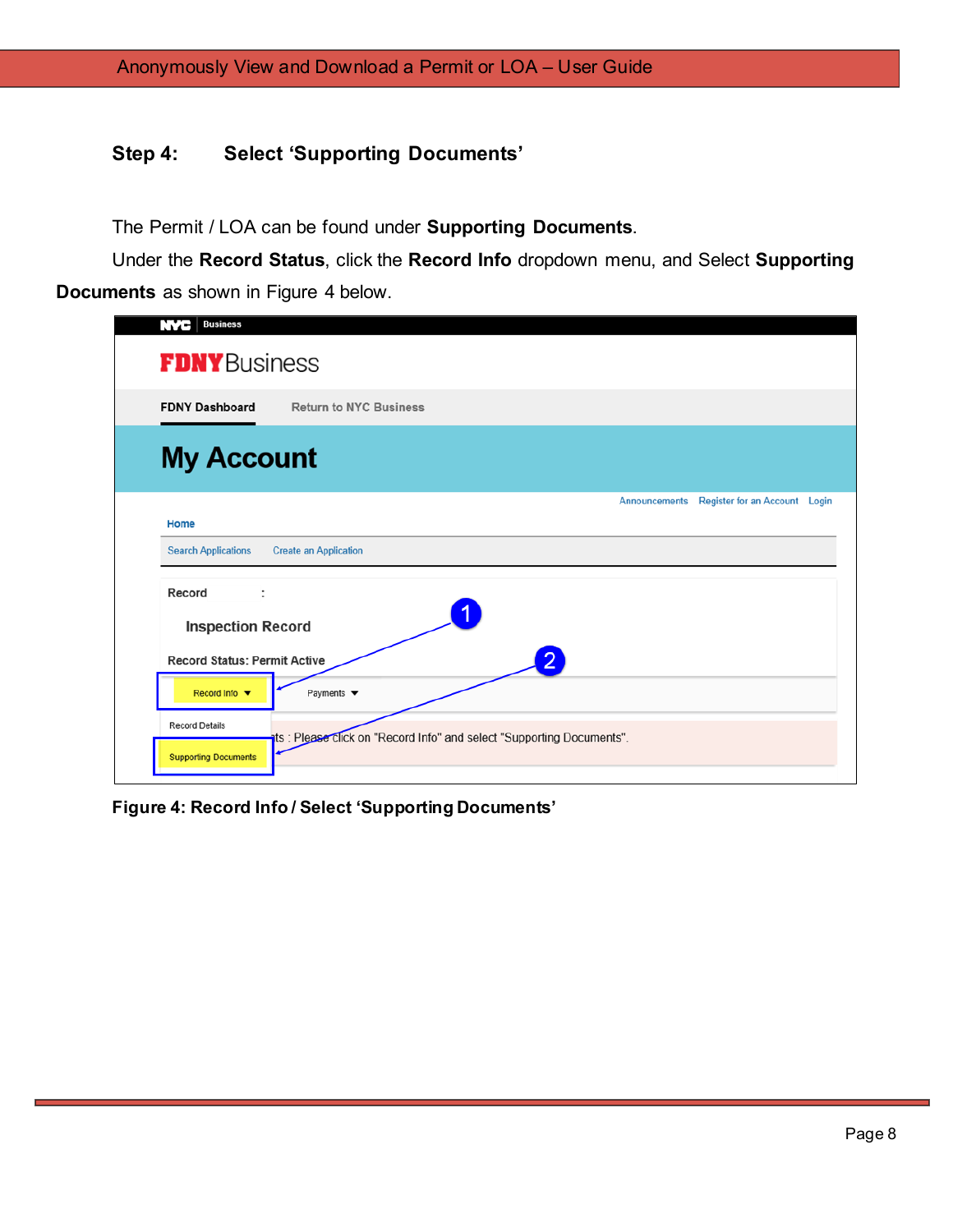#### **Step 5: View and Download the Permit or Letter of Approval**

Under **View People Attachments**, you will see the Permit displayed as a ".PDF" file under the "Type" column. Click the link to view and/or download the Permit.

| <b>NVC</b> Business                                                                                                                                                                                                                                                                                                                                                                                                                                                |                               |             |               |                           |                    |                                                                                                                                                                           |  |
|--------------------------------------------------------------------------------------------------------------------------------------------------------------------------------------------------------------------------------------------------------------------------------------------------------------------------------------------------------------------------------------------------------------------------------------------------------------------|-------------------------------|-------------|---------------|---------------------------|--------------------|---------------------------------------------------------------------------------------------------------------------------------------------------------------------------|--|
| <b>FDNY</b> Business                                                                                                                                                                                                                                                                                                                                                                                                                                               |                               |             |               |                           |                    |                                                                                                                                                                           |  |
| <b>FDNY Dashboard</b>                                                                                                                                                                                                                                                                                                                                                                                                                                              | <b>Return to NYC Business</b> |             |               |                           |                    |                                                                                                                                                                           |  |
| <b>My Account</b>                                                                                                                                                                                                                                                                                                                                                                                                                                                  |                               |             |               |                           |                    |                                                                                                                                                                           |  |
| Home                                                                                                                                                                                                                                                                                                                                                                                                                                                               |                               |             |               |                           |                    | Announcements Register for an Account Login                                                                                                                               |  |
| <b>Search Applications</b>                                                                                                                                                                                                                                                                                                                                                                                                                                         | <b>Create an Application</b>  |             |               |                           |                    |                                                                                                                                                                           |  |
| <b>Inspection Record</b><br><b>Record Status: Permit Active</b>                                                                                                                                                                                                                                                                                                                                                                                                    |                               |             |               |                           |                    |                                                                                                                                                                           |  |
|                                                                                                                                                                                                                                                                                                                                                                                                                                                                    |                               |             |               |                           |                    |                                                                                                                                                                           |  |
| Record Info $\blacktriangledown$                                                                                                                                                                                                                                                                                                                                                                                                                                   | Payments v                    |             |               |                           |                    |                                                                                                                                                                           |  |
| To Upload Documents : Please click on "Record Info" and select "Supporting Documents".<br><b>Supporting Documents</b><br>*Required Section<br>Documents can be added/uploaded by following these steps<br>1. Click the Add button below, then click Add again.<br>2. Select the file(s) from your computer you want to add, then click Continue.<br>supporting documents above.<br>4. Finally, click the Upload button to upload the documents to the application. |                               |             |               |                           |                    | 3. Identify the document type for each file added by selecting an option from the dropdown menus labeled "Type". These types will match the required and optional list of |  |
| Maximum size permitted is 25 MB per file.                                                                                                                                                                                                                                                                                                                                                                                                                          |                               |             |               |                           |                    |                                                                                                                                                                           |  |
| <b>View People Attachments</b><br>Name                                                                                                                                                                                                                                                                                                                                                                                                                             | Type                          | <b>Size</b> | Modified Date | Document<br><b>Status</b> | <b>Upload Date</b> | <b>Review Status</b>                                                                                                                                                      |  |

**Figure 5: View and Download Permit / LOA**